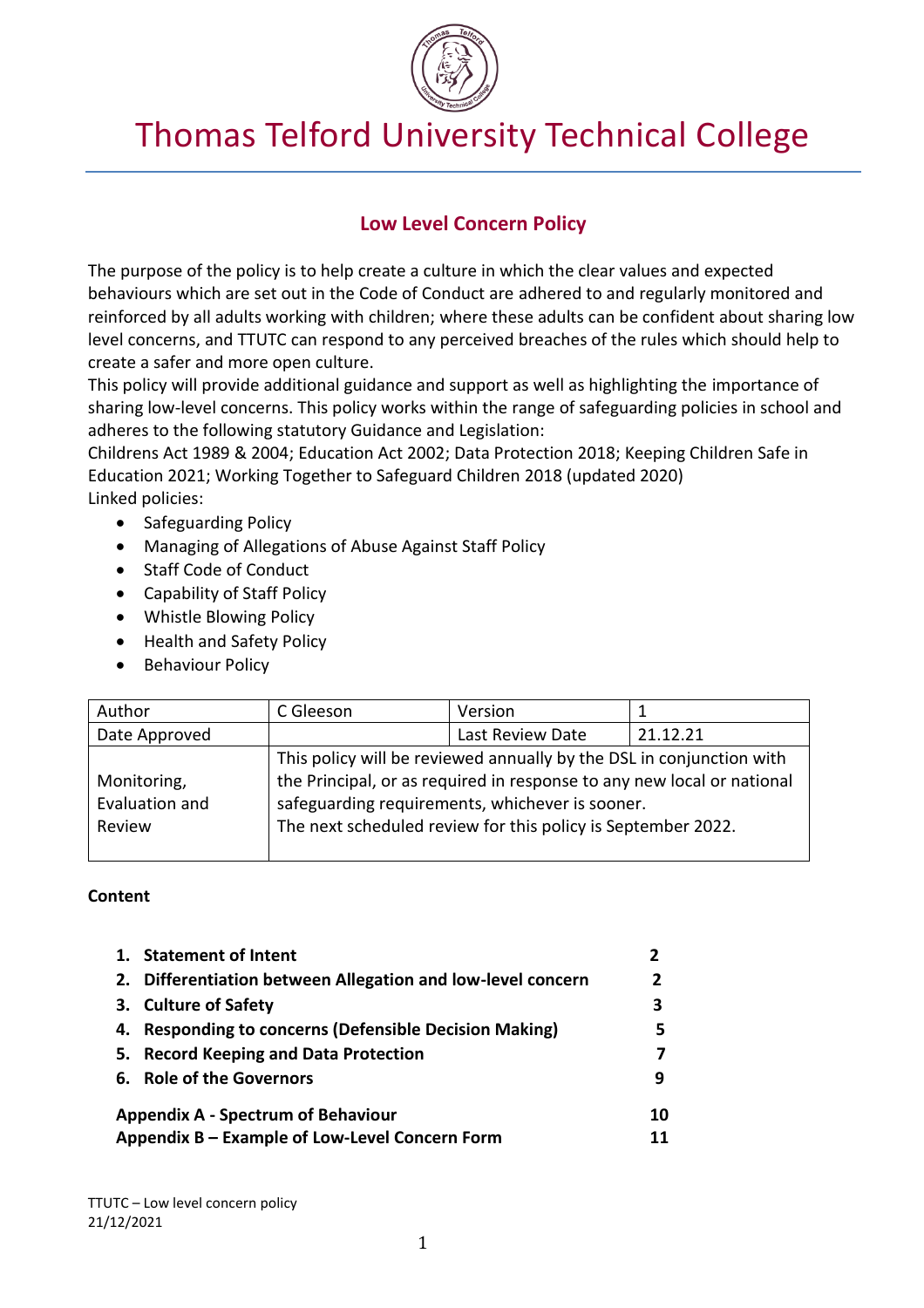# **1. Statement of Intent**

TTUTC aims to create a culture in which **all** concerns about adults (including where the threshold for an allegation is not met) are shared responsibly, dealt with appropriately and recorded effectively. By having an open and transparent culture, we are able:

- to identify concerning, problematic or inappropriate behaviour early;
- to minimise the risk of abuse;
- and ensure that all staff/supply staff/ volunteers are clear about professional boundaries and act within them, in accordance with the ethos of our school.

This will also help safeguard against malicious allegations.

We recognise the importance of addressing, recording and reporting **all** safeguarding concerns, regardless of their apparent severity. We understand that, while a concern may be perceived as lowlevel, it could escalate over time to become a significant safeguarding issue.

All of our staff are expected to adhere to high standards of professional conduct and recognise there may be some cross over with conduct in their personal life. We are fully committed to responding to any concerns that may arise to ensure the safety of our pupils is prioritised and the risks of any potential harm is reduced.

# **2. Differentiation between an Allegation and A Low-Level Concern**

Behaviours can exist on a on a wide spectrum – from the unintentional or thoughtless, through to that which is ultimately intended to enable abuse.

Concerns should not be limited to Safeguarding but could relate to behaviour which does not meet the code of conduct and professional standards expected from any individual working within this school. Low-level concerns are differentiated from concerns that can cause **harm**. The harms threshold is the point at which a concern is no longer low-level and constitutes a threat of harm to a child. This threshold is defined as accusations that an adult has:

- behaved in a way that has harmed a child, or may have harmed a child and/or;
- possibly committed a criminal offence against or related to a child and/or;
- behaved towards a child or children in a way that indicates he or she may pose a risk of harm to children; and/or
- behaved or may have behaved in a way that indicates they may not be suitable to work with children.

An allegation can also relate to an adult's behaviour **outside of work**, and their **relationships with others**, if they have behaved in a way in their personal life that raises safeguarding concerns. These concerns do not have to directly relate to a child but could, for example, include;

- an arrest for the possession of a weapon;
- Drug related incident
- have, as a parent or carer, become subject to child protection procedures;
- are closely associated with someone in their personal lives (e.g. partner, member of the family or other household member) who may present a risk of harm to child/ren for whom the adult is responsible in their employment/volunteering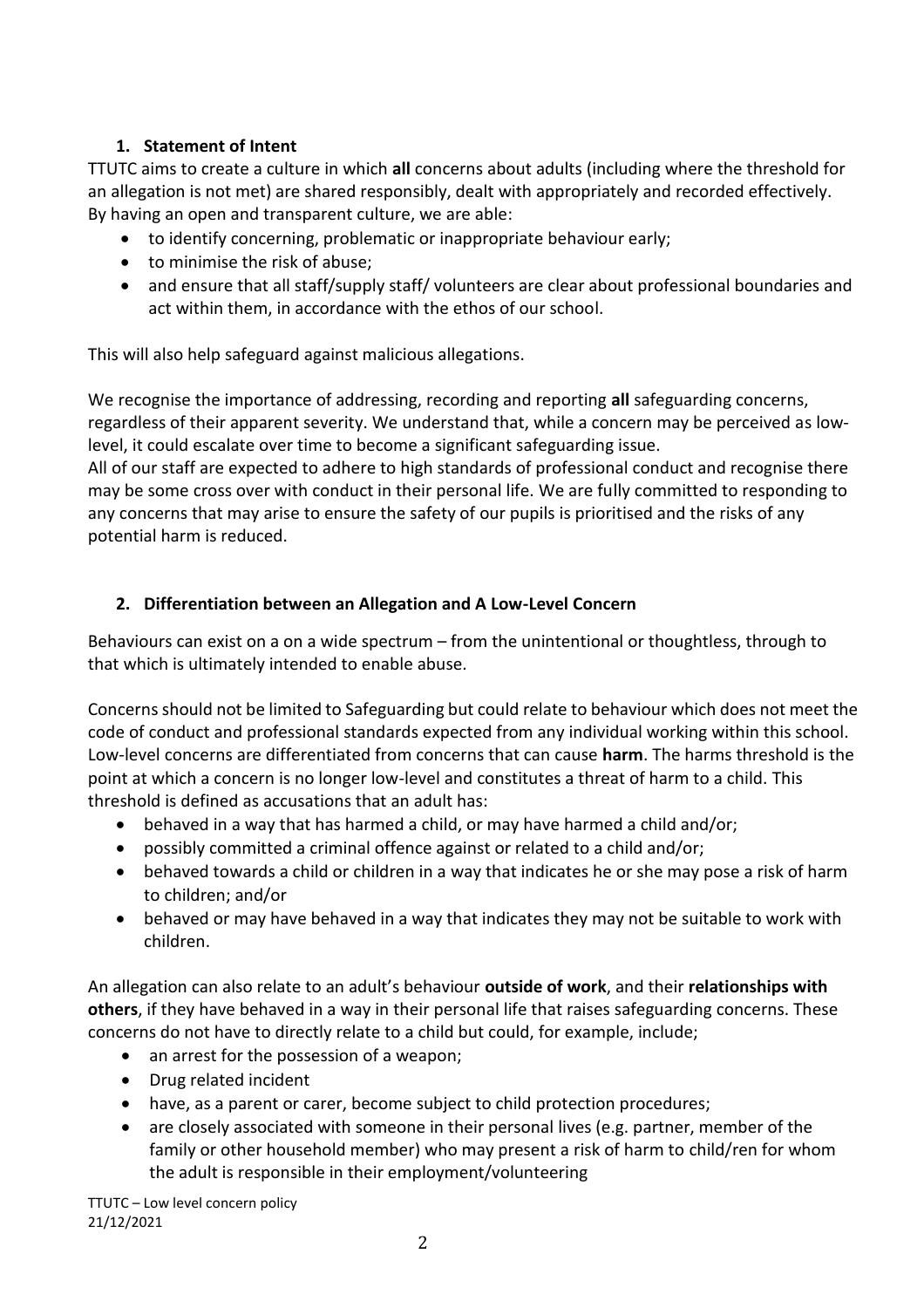N.B; There is a transferrable risk with behaviours in the workplace, at home or in the community.

The term '**low-level'** concern does not mean that it is insignificant, it means that the behaviour towards a child does not meet the threshold set above. TTUTC understands that many serious safeguarding concerns such as child sexual abuse, can often begin with low-level concerns, e.g. being overly friendly with a child.

We determine a low-level concern is any concern where an adult working in or on behalf of the school or college may have acted in a way that:

- is not consistent with our Code of Conduct, and/or
- relates to their conduct outside of work which, even if not linked to a particular act or omission, has caused a sense of unease about that adult's suitability to work with children *and*
- does not meet the allegations threshold or is otherwise not considered serious enough to consider a referral to the LADO*.*

**N.B**. A concern could be no more than causing a sense of unease, 'nagging doubt' or gut feeling.

## **3. Culture of safety**

### **Appropriate and inappropriate behaviour**

TTUTC will promote a culture in which safeguarding pupils is the uppermost priority, beyond any perceived professional loyalties to colleagues, ensuring that staff are actively encouraged to report concerns, regardless of their relationship with the staff member.

We will ensure that all staff are aware of the importance of recognising concerns before they escalate from low-level to serious, wherever possible.

We ensure all of our staff feel comfortable with, and are clear about, the concept of low-level concerns, and know what to do if they have such a concern. It is not, however, the responsibility of staff to be able to determine in each case whether their concern is a low-level concern, or if it is in fact serious enough to consider a referral to the LADO, or meets the threshold of an allegation. Once staff share what they believe to be a low-level concern, that determination will be made by the Principal (unless it is about the HT and then it will go to the Chair of Governors. We may decide at this point to seek advice from the Local Authority Designated Officer (LADO).

Examples of inappropriate behaviour that could potentially constitute a low-level concern that should be reported to the Principal may include (but not limited to):

• Being overly friendly with children – this could include, but is not limited to, communicating with a child through personal social media or allowing inappropriate conversations or enquiries to occur with pupils, e.g. conversations that are about a staff member's personal life or are of a sexual nature.

• Having favourites – this could include, but is not limited to, calling pupils by pet names or terms of endearment or buying pupils gifts.

• Taking photographs of children on their personal mobile phones or devices (that do not constitute abuse).

• Engaging with a child on a one-to-one basis in a secluded area or behind a closed door.

• Using inappropriate language in the presence of children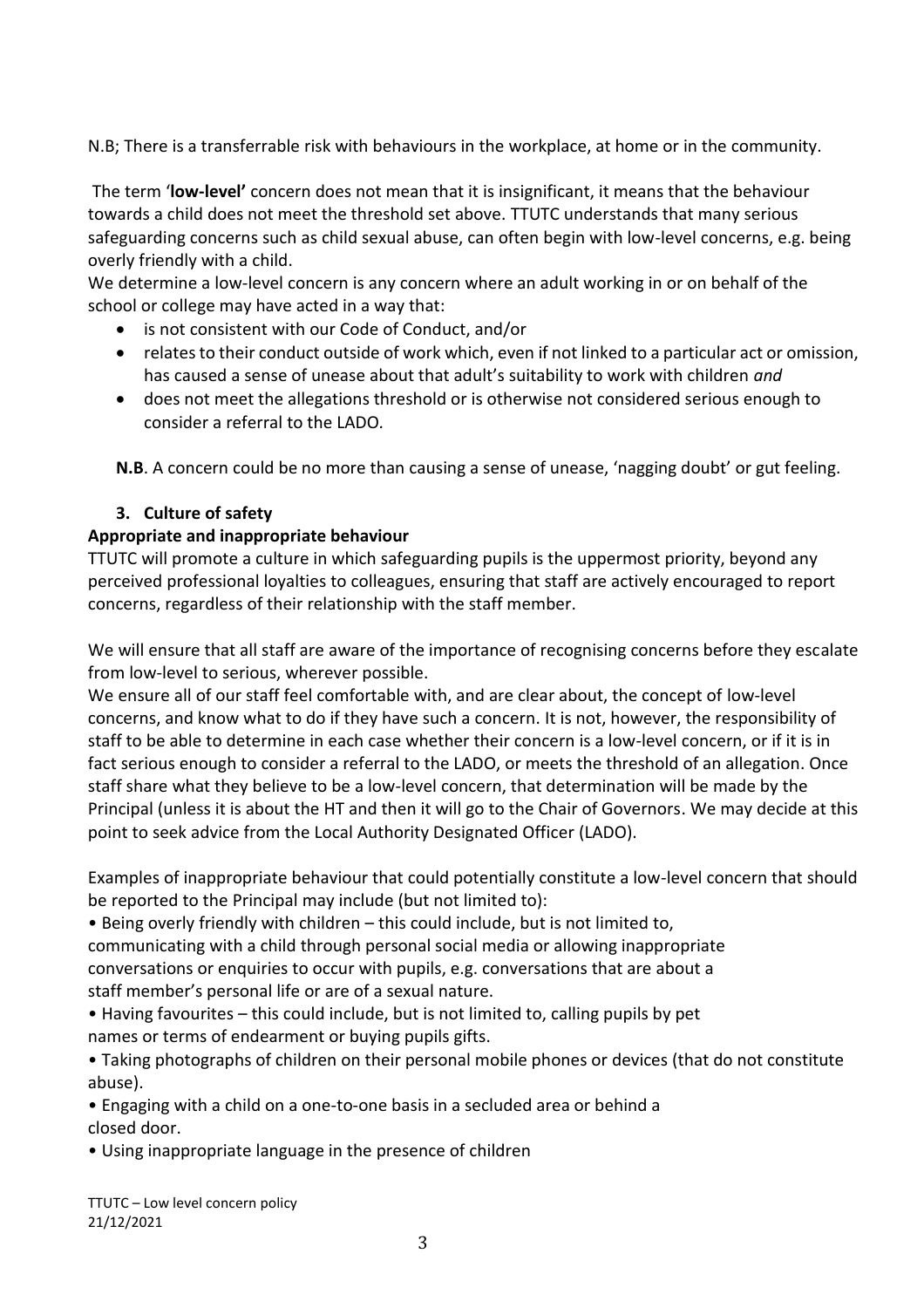Staff will be made aware that some of the above low-level concerns may meet the harms threshold depending on certain factors, e.g. the age or needs of the child or the type of contact. They will be made aware that some of the above incidents may not be concerns in context, e.g. a pre-reported approved, one-to-one meeting with a child behind a closed door where a robust risk assessment has taken place.

## **N.B. The context for all low - level concerns will be considered when determining threshold**

Staff will also be made aware that behaviour which raises concerns **may not be intentionally inappropriate**, but that this does not negate the need to report the behaviour.

The school will ensure that all staff members are aware of the standards of appropriate behaviour expected towards pupils which is detailed in our code of conduct policy.

Staff will ensure that they pay due regard to the fact that:

- They are in a unique position of trust, care, responsibility, authority and influence in relation to pupils.
- There is a significant power imbalance in the pupil-staff dynamic.

• There are more stringent expectations on their behaviour with regard to pupils, due to their professional position.

Staff will remain aware of the fact that all pupils under the age of 18, regardless of the phase and year group they are at within the school, are children by law – resultantly, staff will ensure that they do not assume maturity on behalf of a pupil and do not engage with pupils as they would with their own peers.

Staff will be aware that where there is any doubt regarding whether the behaviour of another adult is appropriate, this should be reported to the Principal (or if the concern relates to the Principal reported to Chair of Governors) immediately.

In the case of the concern relating to the Principal then the Chair of Governors will consider the concern within context, seeking appropriate advice (e.g. LADO and/or HR)

Any staff members who engage in low-level inappropriate behaviour in relation to pupils will be made aware and supported to address this behaviour in line with the Staff Code of Conduct.

### **Self-Reporting**

The school will ensure that an environment is maintained that encourages staff members to selfreport if they feel as though they have acted inappropriately or in a way that could be construed as inappropriate upon reflection.

On occasion, a member of staff may feel as though they have acted in a way that:

- Could be misinterpreted.
- Could appear compromising to others and/or.
- Falls below the standards set out in the Staff Code of Conduct/professional standards policy

The Principal will, to the best of their ability, maintain a culture of approachability for staff members, and will be understanding and sensitive towards those who self-report.

### **Reporting**

Staff members will be aware that concerns should still be reported even if they do not seem serious. Staff members will report their concerns to the Principal verbally, or by emailing the Principal. They can also speak to the Designated Safeguarding Lead who can support them to share the concern with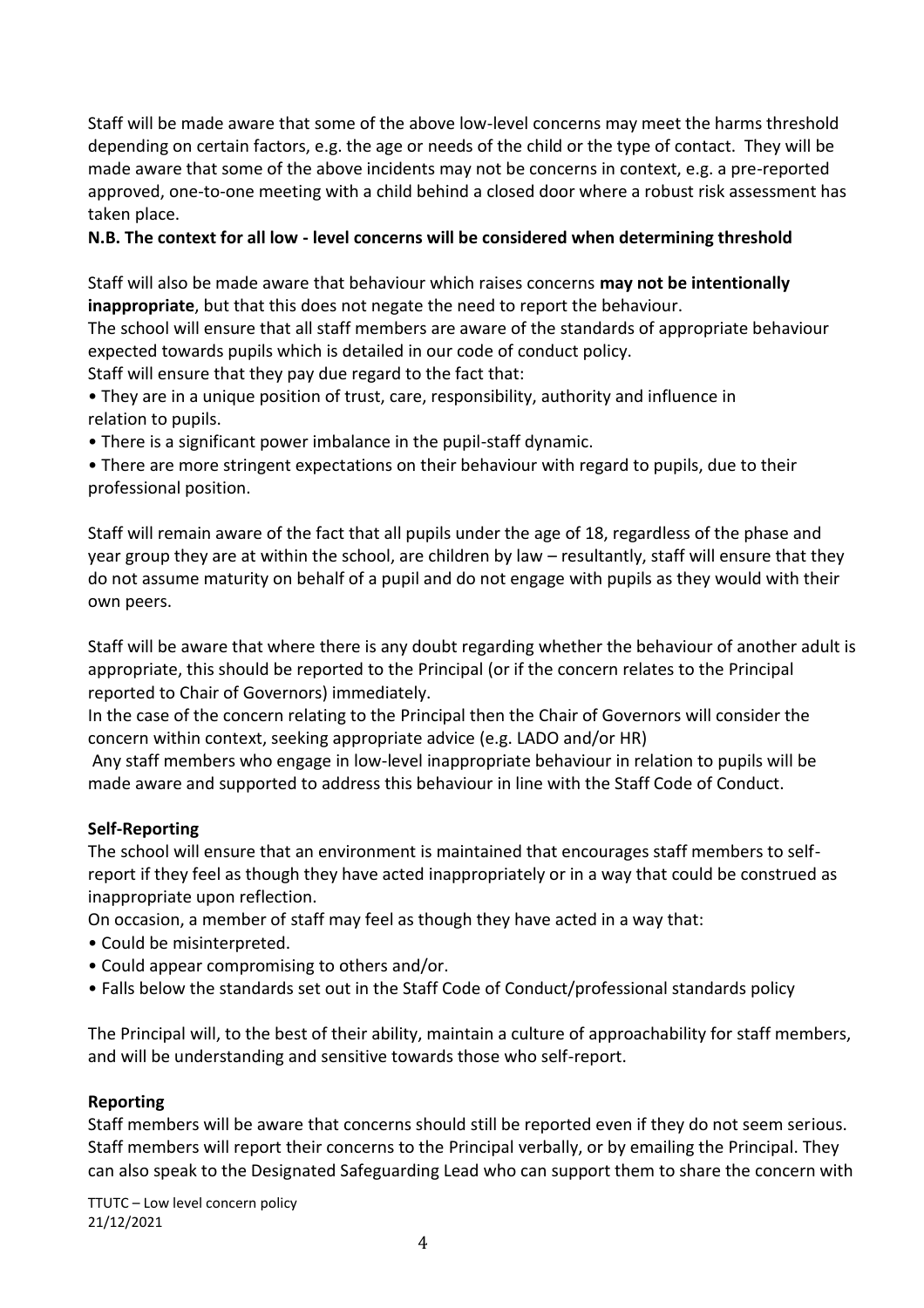the Principal if required. When submitting concerns, staff will take care to ensure that they observe the Confidentiality Policy and the Allegations of Abuse Against Staff Policy, and protect the identity of all individuals to which the concern relates as far as possible.

Staff members may request anonymity when reporting a concern, and we will endeavour to respect this if possible. We will not, however, promise anonymity to staff members who report concerns in case the situation arises where they must be named, e.g. where it is necessary for a fair disciplinary hearing. In line with the Whistleblowing Policy, staff will be protected from potential repercussions caused by reporting a genuine concern.

Where a low-level concern relates to the Principal, the concern should be reported to the Chair of Governors.

Where a low-level concern relates to a person employed by a supply agency or a contractor to work in the school, staff will also be required to report this to the Principal, who will, in turn, inform the employer of the subject of the concern.

When concerns are reported the Principal will evaluate whether additional training would be beneficial for any staff members exhibiting concerning behaviour, or the staff as a whole where lowlevel concerning behaviour is seen more widely.

All concerns reported to the Principal will be documented in line with the Records Management Policy (Section 6).

# **4. Responding to concerns (Defensible Decision Making)**

When the Principal/Chair of Governors has received a low-level concern, they will use their professional judgement to determine if the concern is low-level or if it must be immediately escalated. To evaluate a concern, the Principal/Chair of Governors will:

- speak to the person who raised the concern (unless it has been raised anonymously), regardless of whether a written summary, or completed low-level concerns form has been provided;
- review the information and determine whether the behaviour:
- is entirely consistent with the organisation's Code of Conduct and the law,
- constitutes a low-level concern,
- is serious enough to consider a referral to the LADO, or
- when considered with any other low-level concerns that have previously been raised about the same individual, should be reclassified as an allegation and referred to the LADO/other relevant external agencies;
- Refer to the Designated Safeguarding Lead if required, and where the Designated Safeguarding Lead is in any doubt whatsoever, they should seek advice from the LADO – on a no-names basis if necessary;
- speak to the individual about whom the low- level concern has been raised (unless advised not to do so by the LADO/other relevant external agencies, where they have been contacted);
- make appropriate records of:
- all internal conversations including with the person who initially shared the low-level concern (where this has been possible),
- the adult about whom the concern has been shared (subject to the above), and any relevant witnesses;
- all external conversations for example, with the LADO/other external agencies (where they have been contacted, and either on a no-names or names basis);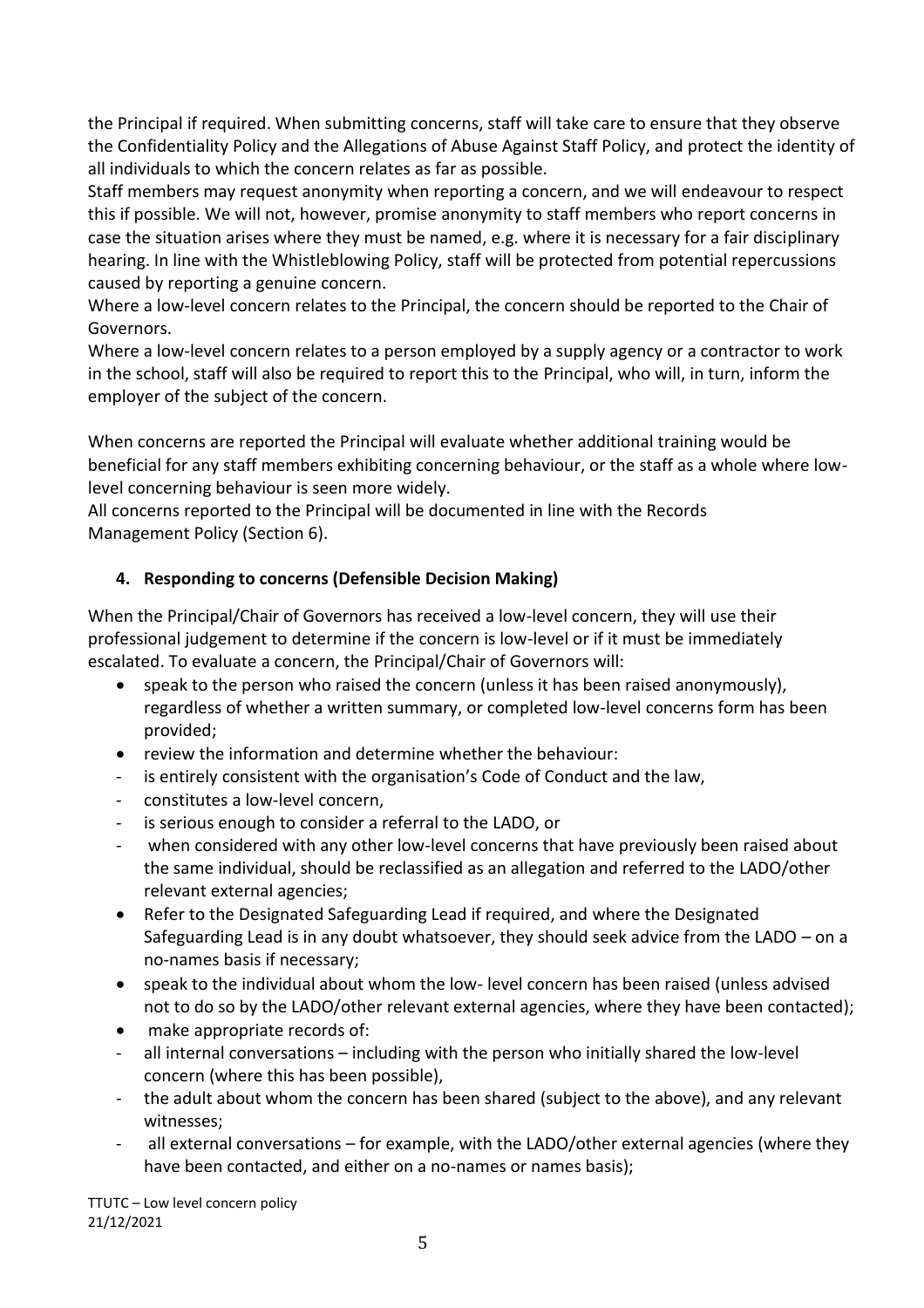- their decision and the rationale for their decision.

The Principal/Chair of Governors may need to seek advice from an external source, which they will do whilst adhering Data Protection protocols.

### **Where the concern is unfounded**

If it is discovered upon evaluation that the low-level concern refers to behaviour that was not considered to be in breach of the Staff Code of Conduct, and the law, the Principal will speak to the individual about whom the concern was made to discuss their behaviour, why and how the behaviour may have been misconstrued, and what they can do to avoid such misunderstandings in the future. The Principal will also speak to the individual who shared the concern, outlining why the behaviour reported is consistent with school standards and the law. The Principal will take care to ensure that conversations with individuals who reported concerns that transpired to be unfounded do not deter that individual from reporting concerns in the future.

The Principal will consider the information within its context and alongside any previous concerns to determine whether the behaviour, and the reporting of this behaviour, suggests some doubt in relation to school policies and procedures, or the training it offers to staff. Where such ambiguity is found, the Principal will work together with appropriate personnel (e.g. HR, Chair of Governors) to resolve this with input from other staff members, as necessary.

#### **Where the Concern is Founded**

Where the Principal determines that a concern is low-level, the school will respond to this in a sensitive and proportionate manner. The following procedure will be followed in line with the school's disciplinary policy:

• The Principal will consider whether the individual should receive

guidance, supervision or any further training.

• Where considered appropriate in the circumstances, the Principal will develop an action plan, with input from the individual, that outlines ongoing and transparent

monitoring of the individual's behaviour and any other support measures implemented to ensure the staff member's behaviour improves.

- Where it is necessary to undergo an investigation into the behaviour, this will be done discreetly, and information will only be disclosed to individuals on a need-to-know basis.
- Where any pupil or other individual has been made to feel uncomfortable by the

individual's behaviour, they will be offered pastoral support, where appropriate.

• The Principal will hold a meeting with the individual about whom the concern was reported. The arrangements for this will include advising the individual the right to be accompanied during the meeting (e.g. Union Representative)

During the meeting, they will:

- Talk to the individual in a non-accusatory and sympathetic manner.
- Inform them of how their behaviour was perceived by the individual who
- reported the concern (without naming them, where possible).
- Clearly state what about their behaviour was inappropriate and problematic.
- Discuss the reasons for the behaviour with the individual.
- Inform the individual clearly what about their behaviour needs to change.

- Discuss any support that the individual may require in order to achieve the proper standards of behaviour.

- Allow the individual the opportunity to respond to the concern in their own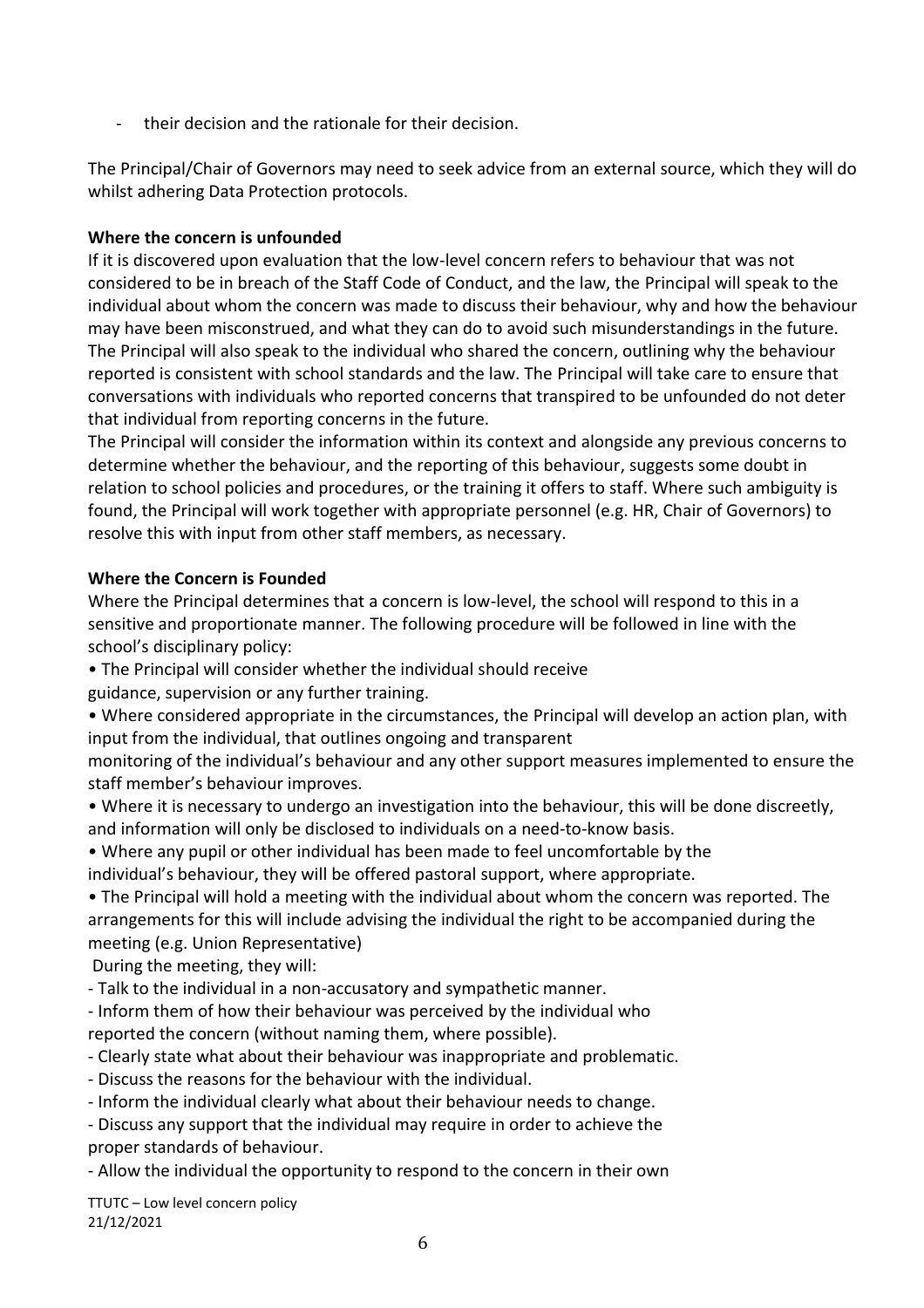words.

• The Principal may ask the individual to re-read the Staff Code of Conduct

The Principal will ensure that all details of the low-level concern, including any resultant actions taken, are recorded and securely stored in line with the Data Protection Policy. The Principal will ensure that these records are chronological and up-to-date, and that it is easy to refer back to them if any future concerns are reported about the same individual.

The specific approach to handling low-level concerns will be adapted on a case-by-case basis. Individuals may be given warnings in line with the school policies if behaviour does not improve once it is brought to their attention.

# **Where the concern is Evaluated as serious**

The Principal may decide on evaluation that a concern is more serious than originally thought, e.g. alongside previous concerns. Where this decision is made, the concern will be escalated, and dealt with as an allegation. The Principal will then follow the procedures laid out in the staff policies.

# **5. Record Keeping and Data Protection**

The school will retain (in accordance with our Data protection and record retention policy) all records of low-level concerns, including those that were found to be unfounded. The Principal will ensure that all records include the most accurate and up-to-date information and will store them in accordance with our record keeping protocols. The Principal will ensure that all low-level concerns are stored together, in an organised and consistent manner, to ensure they can be easily reviewed and analysed where necessary. These records will be held by the Principal to enable oversight and highlight any patterns of behaviour.

Where the low-level concern is provided verbally, the Principal will make an appropriate record of the conversation, either immediately following the discussion or as soon as possible afterwards. Where appropriate the Principal will request their Personal Assistant to scribe for them. Sound professional judgement will be exercised in determining what information is necessary to record for safeguarding purposes. The following information should be recorded:

- name of the individual sharing the low-level concern
- the name of the individual about whom the concern is being raised, and their role within the organisation at the time the concern is raised
- The name of the individual sharing concerns if the individual wishes to remain anonymous, this will be considered
- Who concerns have been reported to
- A clear and comprehensive summary of the concern.
- The view of the person for whom the concern has been raised
- Details of how the concern was followed up and resolved.
- A note of any action taken, decisions reached, and the outcome.
- Signed and dated by the person carrying out the enquiry

Low level concern emails/Records and follow-up information such as records of meetings, action plans, will be marked as confidential and stored securely within the schools safeguarding systems with due regard for Data Protection, with access only by the Principal or Chair of Governors and the Principals PA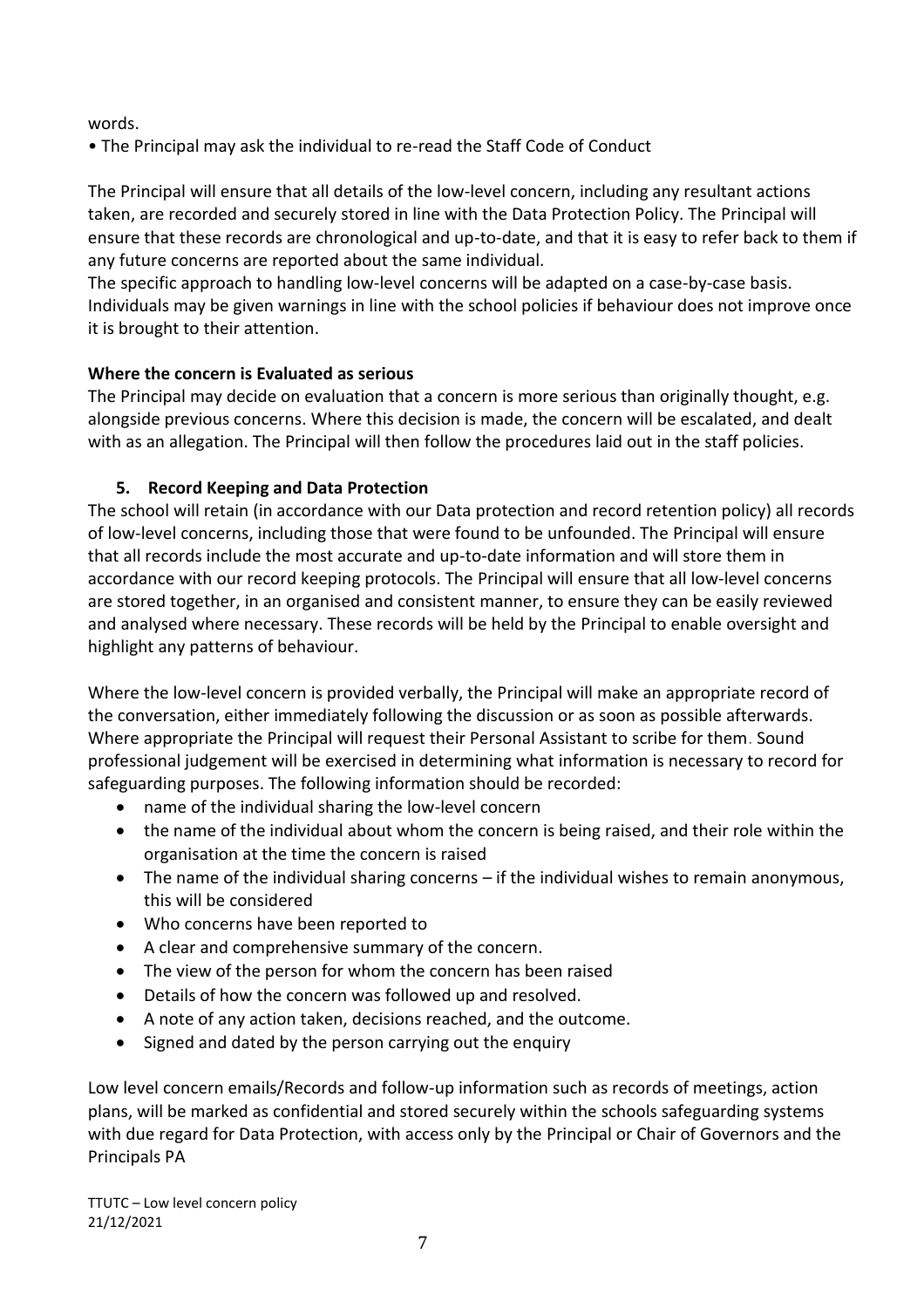The staff member(s) reporting the concern must keep the information confidential and not share the concern with others apart from the relevant personnel (Principal, Designated Safeguarding Lead, Chair of Governors).

The Principal will termly review the recent low-level concerns log to ensure that they are being appropriately dealt with and to check for any concerning behaviour patterns amongst the staff cohort as a whole. The Principal will keep records of these reviews. Staff will be informed of their right to make a subject Access Request and of any entries made in this log which relate to them unless, by sharing information, compromises the safeguarding of others or threatens the anonymity of the person who shared the concern.

Where there are multiple low-level concerns relating to the same individual these will be kept in chronological order as a running record. These records are kept confidential and held securely, with restricted access by the Principal or their PA as required.

Records of low-level concerns will not be kept in the personnel file of the individuals to whom the concerns pertain, unless there have been multiple low-level concerns made about the same individual. Where a concern is thought to be serious and is processed as an allegation, records of this will be kept in staff personnel files. Where multiple low-level concerns have been made about the same individual, these will be kept together, and in chronological order.

Where an allegation is made about an individual who has previously been subject to such allegations, or where a low-level concern is reclassified as a serious concern after meeting the harms threshold, all records of low-level concerns about that individual will be moved to the staff personnel file and kept alongside records of the allegation.

### **References**

Low-Level Concerns will not be referred to in references unless they have been formalised into more significant concerns resulting in disciplinary or misconduct procedures.

Allegations which are proven to be false, unsubstantiated or malicious, should not be included in employer references. Likewise, a history of repeated concerns which have all been found to be false, unsubstantiated or malicious should also not be included in any reference.

This would not normally include low-level safeguarding concerns unless the threshold is met for referral and found to be substantiated, where it should then be referred to in a reference. Where KCSIE does not apply, consideration must be given to legal obligations and duty of care in giving accurate references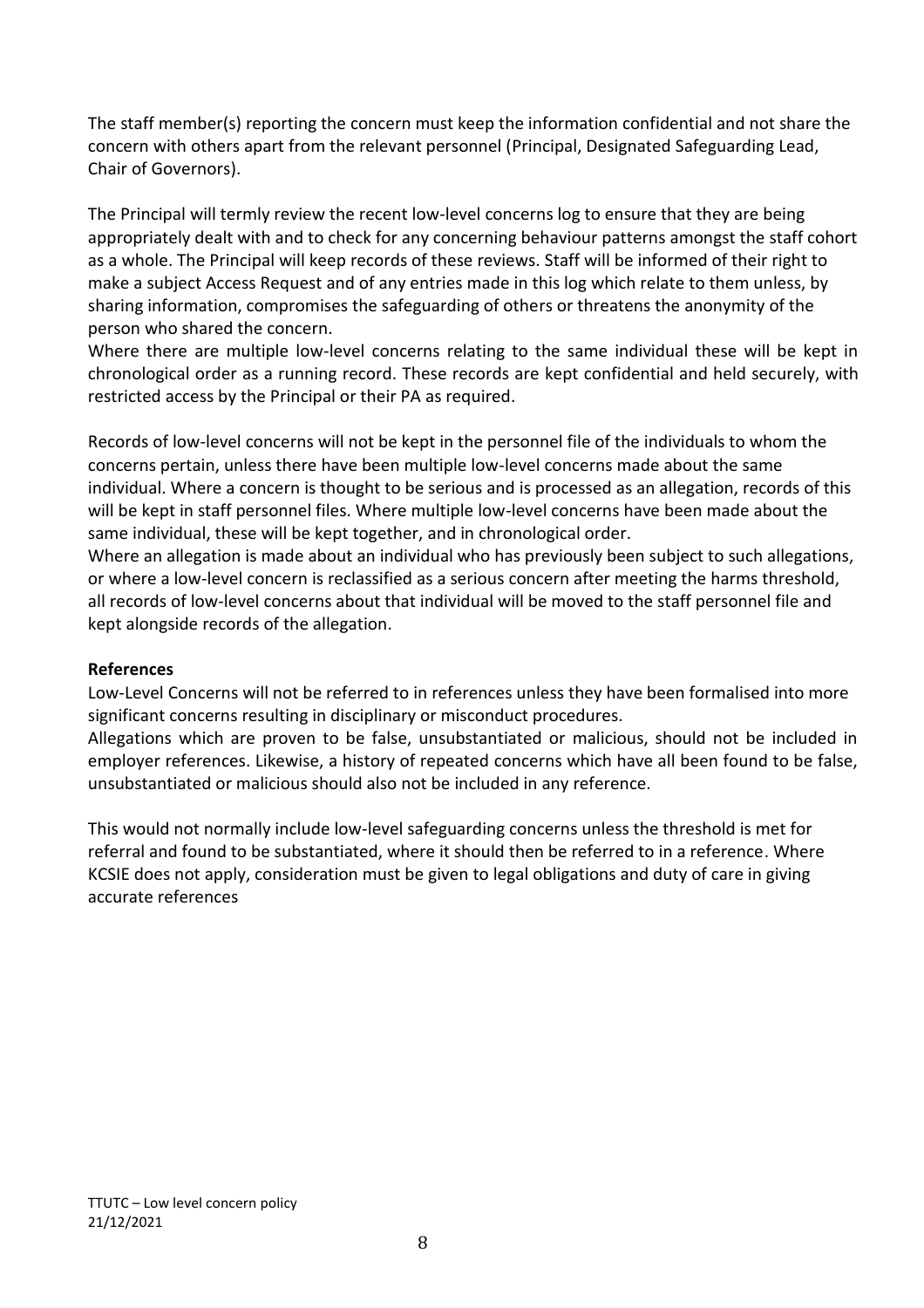There is no statutory guidance on the retention period records for low level concerns should be kept. We will retain the information for the period of an individual's employment. When a staff member for whom we have any record of low-level concerns leaves TTUTC records will be reviewed and a decision will be made whether that information needs to be kept, the rationale for keeping it and the period of time it will be retained. Consideration will be given to: (a) whether some or all of the information contained within any record may have any reasonably likely value in terms of any potential historic employment or abuse claim so as to justify keeping it, in line with normal safeguarding records practice; or

(b) if, on balance, any record is not considered to have any reasonably likely value, still less actionable concern, and ought to be deleted accordingly

# **6. Role of the Governing Body**

Any concerns or issues relating to the Low-Level Concern Policy will be included in the termly Safeguarding Report provided by the Principal for the Full Governing Body.

The Governing body will monitor the implementation of the policy and assess its effectiveness.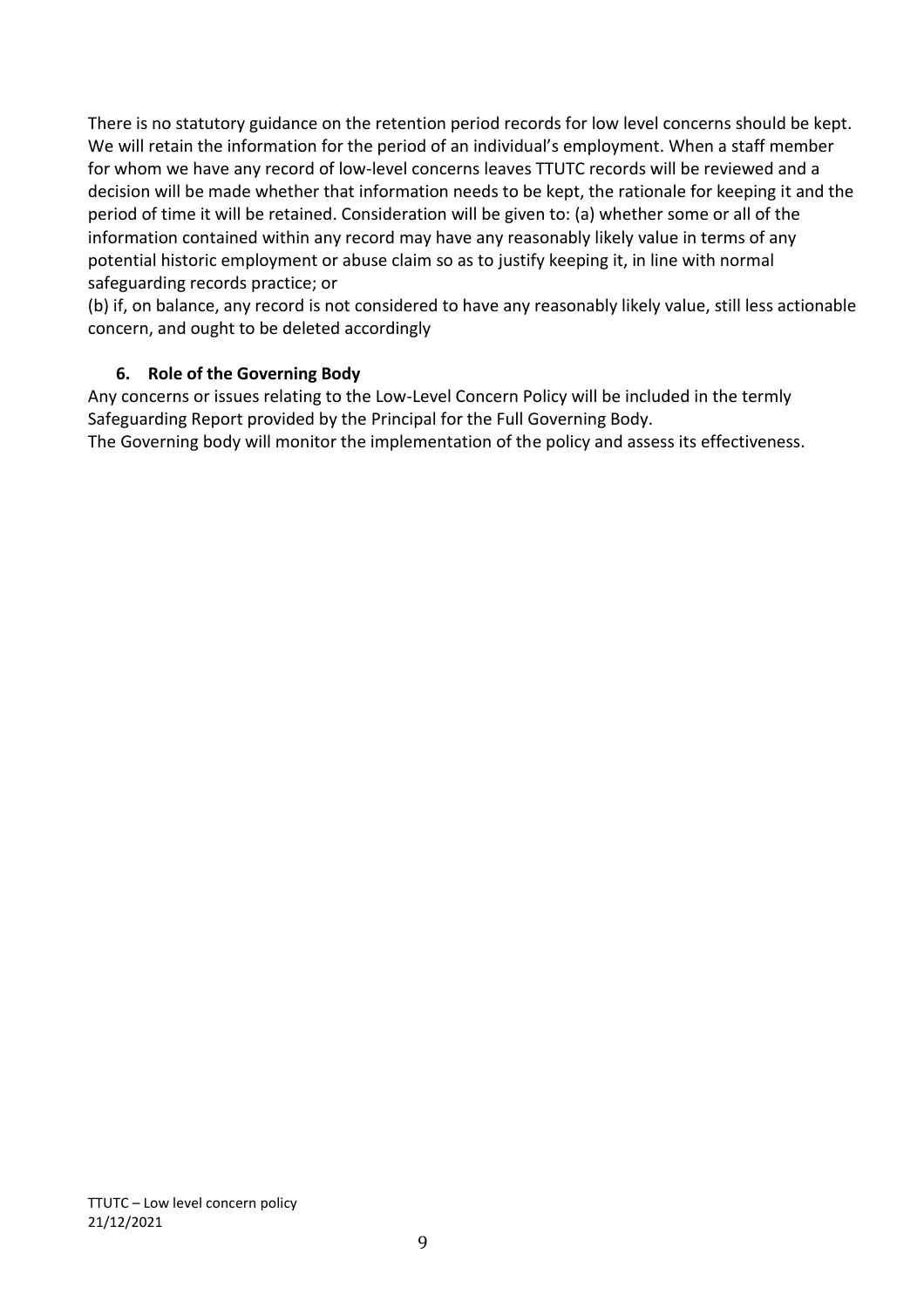#### **Appendix A – Spectrum of Behaviour.**

#### **Allegation**

Behaviour which indicates that an adult who works with children has:

- behaved in a way that has harmed a child, or may have harmed a child;
- possibly committed a criminal offence against or related to a child;
- behaved towards a child or children in a way that indicates they may pose a risk of harm to children.

#### **Low-Level Concern**

Any concern - no matter how small, even if no more than a 'nagging doubt' - that an adult may have acted in a

- 
- sense of unease about that adult's suitability to work with children.

#### **Appropriate Conduct**

Behaviour which is entirely consistent with the organisation's Code of Conduct, and the law.